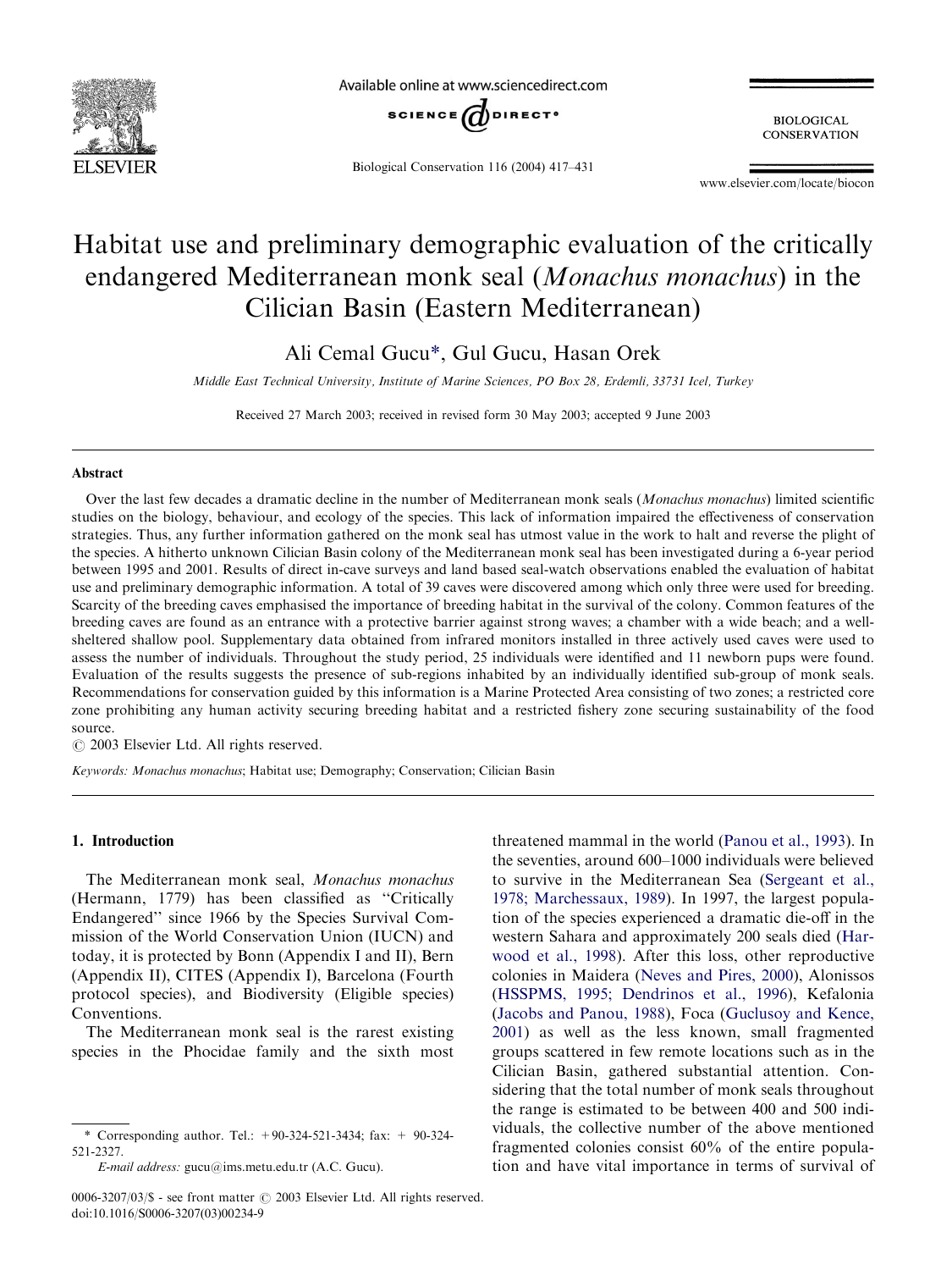<span id="page-1-0"></span>the species. The monk seals inhabiting the Cilician Basin in the eastern Mediterranean, corresponding largely to the Turkish province of Mersin,are among the last four remaining breeding groups. Until recently, the presence of monk seals in this region have not been reported, though large numbers of seal were historically observed according to local residence.

Recovery of the Mediterranean monk seal population requires information that can be used to justify implementation of management and conservation actions [\(RAC/SPA,1998](#page-14-0)). This is especially true in the Cilician Basin where so little is known about monk seal biology, behaviour and ecology. In this study we characterized and identify monk seal territorial habitat and describe patterns of habitat use in relationship to monk seal demographics. Building on guidelines proposed by joint expert consultation on the conservation of the Mediterranean monk seal (UNEP/MAP, 1998), our results are used to begin the design of a comprehensive plan for recovery of the species in the Cilician Basin.

## 2. Methods

## 2.1. Study area

The study was conducted in the Cilician Basin of the north eastern part of the Mediterranean Sea along the Turkish coast of the strait between the island of Cyprus and the mainland. The study area included about 250 km of coast line from Gazipasa (Antalya) to Erdemli (Mersin, Fig. 1).

# 2.2. Research

Observation of near shore habitat use by monk seals were initiated in April 1995 and continued to September 2001 and they included identification of caves, remote monitoring of in cave use patterns, and documentation of seal occurrence outside of caves.

#### 2.2.1. Cave habitat

2.2.1.1. Monk seal observations in caves. Surveys were conducted to identify caves actively used by seals. Teams, composed of one person swimming and at least one person recording data from an inflatable boat, surveyed the entire study area (Fig. 1). Beaches and other shallow shoreline areas, which are not suitable for underwater cave formation, were surveyed only from the boat. Caves were classified into four categories; Active—caves in which one or more seals were sighted or there was evidence of seal use (e.g., tracks, body depressions, faeces), *Breeding*—caves in which whelping occurred, Abandoned—caves in which seals were historically observed, but were no longer in use, and Potential—caves which met the requirements and



Fig. 1. Study area, the Cilician Basin.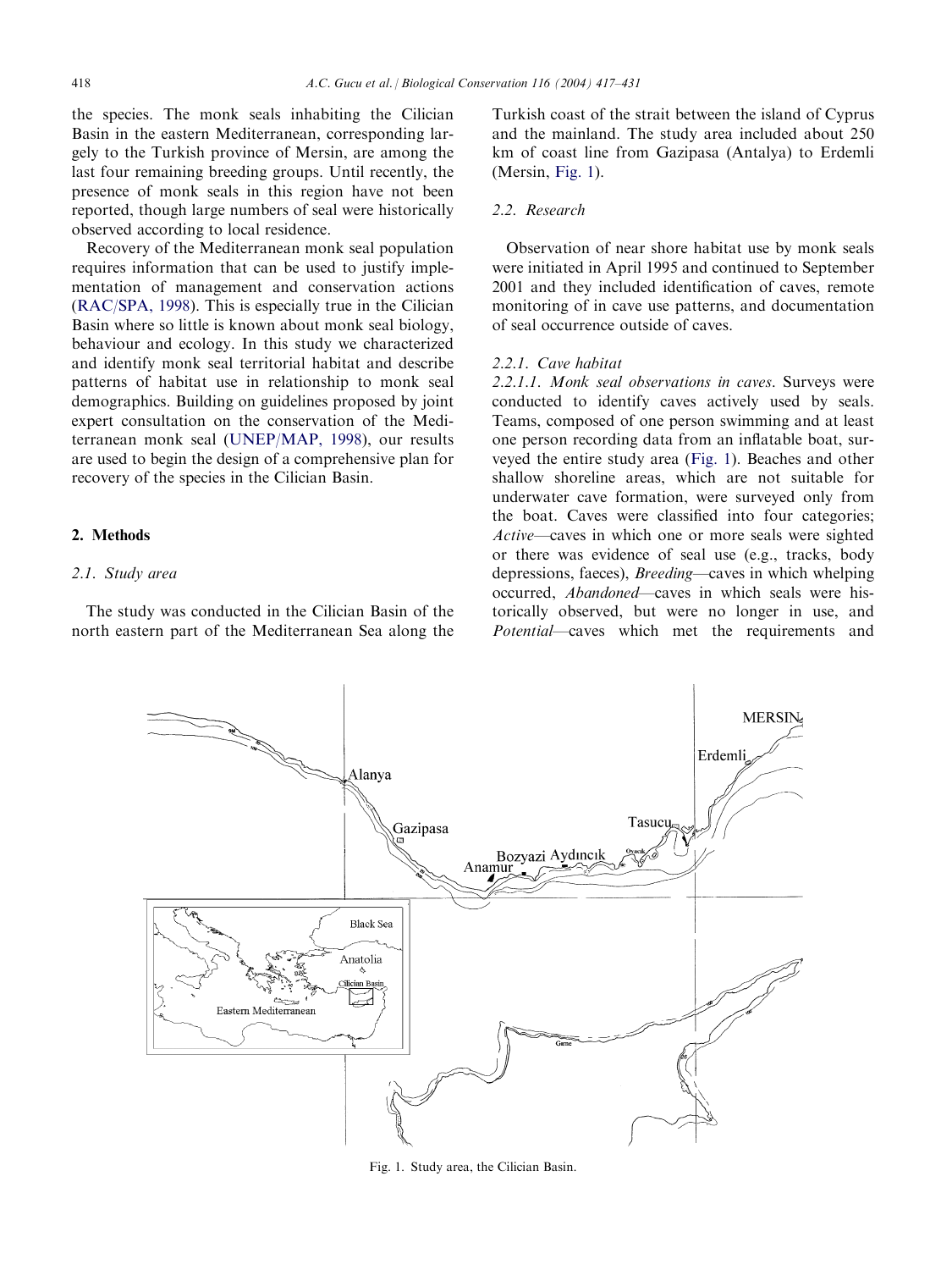descriptions<sup>1</sup> of a monk seal cave ([IUCN/UNEP 1988\)](#page-13-0), but lacked any sign of use.

A total of 282 cave surveys were conducted between March 1995 and October 1999. Some of the caves were visited only during whelping season. The caves near to the observation point (Boklu, Boz and Dehliz) were visited more often then the others to compare in-/out of cave activities and to evaluate cave preference. Visits to the other caves were carried out in an attempt to monitor monthly cave use pattern, however only Piramit, Balikli, Charlie and Catlak could be visited systematically [\(Table 1](#page-3-0)). The rest of the caves could not be visited more than 10 times throughout the study hence disregarded in the analysis.

Most of the entrances of the caves were only accessible from underwater. Therefore, snorkelling with submersible torches and cameras were required for this activity. SCUBA diving equipment disturbs seals and was not used to monitor seals in caves. In a few cases, caves could also be accessed from land, which provided a useful alternative for cave monitoring when sea conditions were unfavourable. Inside the cave, the evidences of seal presence (sleeping depressions, tracks) were recorded and smoothed over, if present. The evidences were classified as "new" (one day old), in which haul-out track recognizable on the splash zone; ''moderately new"  $(2-3$  days old), in which haul-out track visible but erased on the splash zone; and "old"  $($  > 7 days old) in which, tracks not visible; only sleeping depression clearly recognizable. In the analysis, in addition to the direct sightings, new and moderately new tracks were considered. The other evidences such as old tracks and remains were disregarded in the analysis and used only as an indicator of cave usage in cave classification.

From August 2000 to September 2001 only breeding caves were monitored to evaluate the reproductive success of the Cilician colony during the whelping season (August–November).

Percentage of seal evidence per in cave survey (PEc) was calculated with the following formula only for the caves, where the visits cover one-year period:

 $\text{PEc}_i = \text{Ec}_i/\text{Tc}_i.100$ 

where  $\text{PEc}_i$  is the percent of seal evidences in cave in *i*th month;  $Sc<sub>i</sub>$  is the total seal evidences in cave in *i*th month; and  $Tc_i$  is the total number of seal evidence in cave in ith month.

2.2.1.2. Monitoring activity in caves. A TrailMaster infrared monitoring system was used to monitor seal activity in caves. The transmitter and receiver were set

and aligned 20–30 cm above the floor of the cave and the camera was placed in a location that permitted the best view of the seals. The transmitter emitted infrared pulses every 0.05 s and the receiver recorded an event when the infrared beam was broken for a second or longer (20 consecutive missed pulses  $=1.0$  s). This value was short enough to record a seals passing through the beam and long enough not to record a false event such as those caused by flying bats, water splashes, etc. Each event was stored in the receiver by date and time.

Furthermore, a 35-mm camera with a built-in flash was attached to the recording system. The receiver automatically activated the camera when an event occurred. To prevent depleting the entire roll of film by multiple events occurring shortly one after another, the camera was delayed for 90 min after an event.

Infrared monitors and cameras were installed in the three most actively used caves but two of the systems were destroyed during a storm. Data from two of the caves were disregarded, as the collection could not be applied for a complete year due to mechanical damage. The data recorded at cave Dehliz was later analysed for activity pattern [\(Table 2](#page-3-0)). Seal photographs from three of the caves were used for individual identification.

#### 2.2.2. Monk seal observations out of caves

Behavioural observations of monk seals outside caves were made from a vantage point on land where high incidence of seal activity had been identified or previously reported (Gucu, unpublished data). Observations from land were conducted on 211 occasions and totalled 362 hours of observations from February 1995 to November 1999. Surveys occurred weekly but were not conducted in indecent weather conditions (high swell, storm, rain, etc.) since seals may not be recognized in rough sea conditions ([Table 1\)](#page-3-0). Two observers facing opposite directions carried out surveys with an observation time of 1:38 h, on average. Observation lasted over 30 min and was stopped if a seal did not appear after 2 h of observation or,when the sighted seal disappeared from sight. Information was collected on date and time of observation, weather conditions, time of seal sighting, seal morphology and behaviour.

Percentage of monthly seal sightings (PSo) for the representative sample site were calculated as follows:

 $PSo_i = So_i/To_i.100$ 

where  $Pos<sub>o</sub>$  is the percent of seal sighting out of cave in ith month; So<sub>i</sub> is the total seal sightings out of cave in ith month; and  $To<sub>i</sub>$  is the total number of observation out of cave in ith month

## 2.2.3. Preliminary demographic evaluation

2.2.3.1. Identification of individuals. Photographs and/ or videos of the seals were taken whenever possible to

<sup>&</sup>lt;sup>1</sup> A typical Mediterranean monk seal cave ideally has an underwater entrance and pebble or sandy beach above the reach of sea wave with provision of shelter.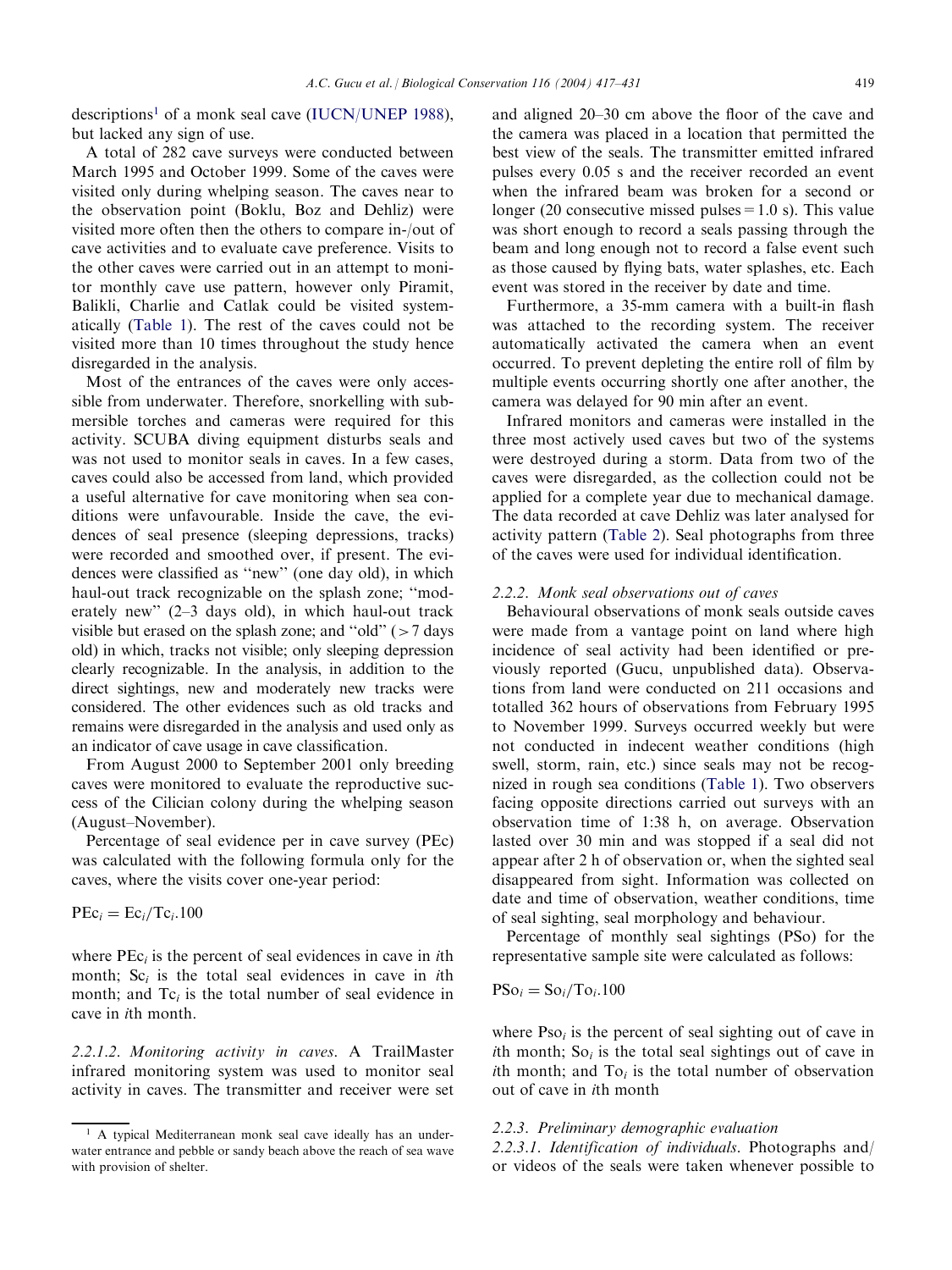| ---------- |    |         |          |             |          |     |      |      |        |                |   |                            |          |
|------------|----|---------|----------|-------------|----------|-----|------|------|--------|----------------|---|----------------------------|----------|
|            | Σ  | January | February | March April |          | May | June | July | August |                |   | September October November | December |
| Balikli    | 13 | 0       |          |             | $\theta$ |     |      |      |        |                |   |                            |          |
| Charlie    |    |         |          |             |          |     |      |      |        |                |   |                            |          |
| Boklu      | 38 | 4       |          |             |          | 4   |      |      | 14     |                |   |                            |          |
| Catlak     | 12 |         |          |             | $\theta$ |     |      |      |        |                |   |                            |          |
| Boz        | 45 |         |          | 4           |          |     |      |      | 8      | $\overline{4}$ | 4 |                            |          |
| Dehliz     | 87 | 8       | 18       | 4           |          | 6   | 4    | 8    | 16     | 4              |   |                            |          |
| Piramit    | 14 |         | 0        |             | $_{0}$   |     |      |      |        |                |   |                            |          |

Observation 215 13 21 13 15 23 27 14 19 21 22 15 12

<span id="page-3-0"></span>Table 1 Monthly distribution of cave surveys and observations carried out throughout the study period

identify individuals. Sex, size, colour, natural marks, and scars were used as an individual's identification criteria [\(Marchessaux and Muller,1985](#page-13-0)). The sex of an individual was determined from the morphological characteristics described by [Samaranch and Gonzalez](#page-14-0) [\(2000\)](#page-14-0) ([Table 3\)](#page-4-0) and size was estimated from photographs and video footage taken during the observations whenever available.

2.2.3.2. Evaluation of age. The ages of individual seals with known birth dates were abbreviated as  $A_{\text{real}}$ . The ages of other seals were estimated using the following formula.

 $A_{\text{est}} = (P - D)/365 + X$ 

 $A_{est}$  is the estimated minimum age in years; D is the Julian date of first sight;  $P$  is the Julian date (31) December 2001);  $X$  is the age of the individual at first sighting.

X is rather difficult to determine and is formulated as follows: most females reach sexual maturity at 5 years of age and have their 1st pup at 6 years of age. The first successful mating of a male takes place when he is 7 years old ([Scoullos et al.,1994](#page-14-0)). Therefore in order to estimate minimum age in years of an individual  $X$  is assumed to be 8 for BAM, 7 for LGS, 2.5 for MGS, 1 for J,0.17 (2 months) for Y and 0 for the P (see [Table 3](#page-4-0) for the explanation of the abbreviations).

2.2.3.3. Evaluation of age/sex groups. The assessment of monk seal age/sex groups was done in two stages over a 195-kilometre coastline, omitting the abandoned part

Table 2 Results obtained with TrailMaster infrared monitors

| Cave<br>code  | From            | Тo               | Days<br>deployed | # Of<br>events |
|---------------|-----------------|------------------|------------------|----------------|
| <b>Dehliz</b> | 9 November 1997 | 6 September 1998 | 301              | 1267           |
| Charlie's     | 10 January 1998 | 28 January 1998  | 18               | 25             |
| B.Oz          | 11 January 1998 | 16 March 1998    | 64               | 55             |
| Total         | 9 November 1997 | 6 September 1998 | 301              | 1267           |

between Tasucu-Erdemli. Until the end of the second whelping season (December 1996) the individuals were identified using the identification criteria provided above. Later, colour (except for BAMs), scars and size were no longer considered in identification since these may change over time and lead to misidentification. The population numbers were then assessed with new information on births, deaths, group sightings, and simultaneous seal sightings/tographs at different locations.

2.2.3.4. Identification of reproductive sub-groups. The locations of sightings of the identified seals were plotted on the site map, in order to investigate area partitioning amongst the Cilician Mediterranean monk seal colony and the existence of sub-groups. The results of this investigation were used to determine the boundaries of the sub-regions, which were used in further analysis and data presentations.

# 3. Results

## 3.1. Cave habitat

## 3.1.1. Monk seal observations in caves

In total,39 caves were discovered along the Cilician Basin (Turkish coast) of which three were breeding,16 were active,18 were potential and two were abandoned [\(Table 4](#page-4-0)). One–three seals were observed in caves on 99 occasions.

[Fig. 2](#page-4-0) shows the percentage of seal sightings per visit for seven actively used caves. This figure excludes active caves visited less than 10 times. The highest percentage of sighting was in *Piramit*, which is one of the active breeding caves. [Fig. 3](#page-5-0) compares the monthly seal evidence in the most frequently visited caves ([Table 5\)](#page-5-0). Dehliz having the second highest overall percentage of seal evidence, continuously used by the seals all year round. Although, youngsters were often observed in it, here whelping never occurred. Overall, Boklu repre-sented a low PEc value ([Fig. 2\)](#page-4-0), however there was strong seasonality in the seal existence ([Fig. 3](#page-5-0)). Almost no seal evidence was found in this cave between June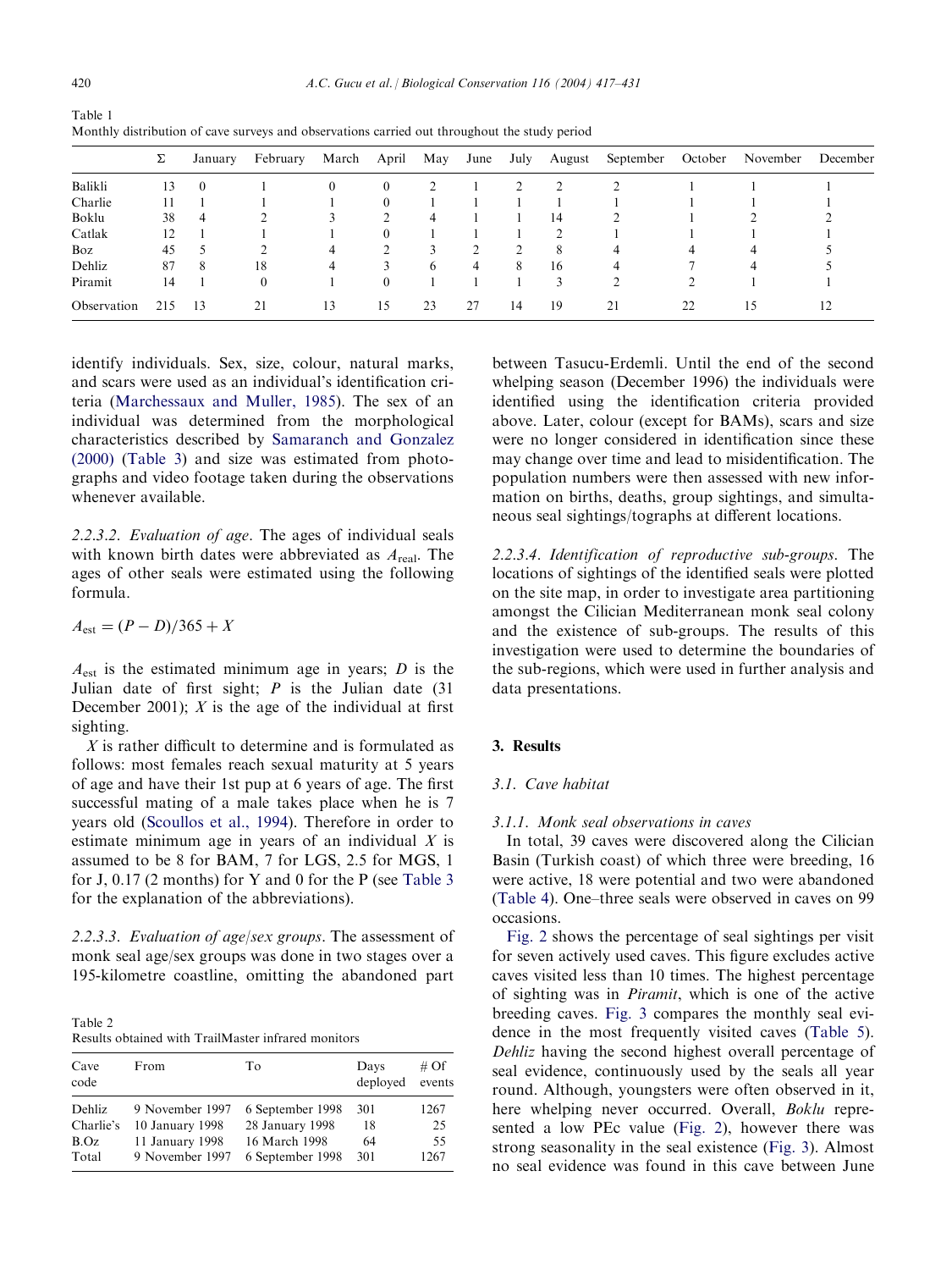<span id="page-4-0"></span>Table 3

Morphological categories of the Mediterranean monk seal (after [Samaranch and Gonzalez,2000](#page-14-0))

| Category               | External features                                                                                                           | <b>Sex</b> |
|------------------------|-----------------------------------------------------------------------------------------------------------------------------|------------|
| Black Adult Male (BAM) | Black pelage; belly with a white patch. Back and neck with white scars                                                      | M          |
| Large Grey Seal (LGS)  | Pelage is usually dorsally dark grey and light below.<br>Back interrupted by white scars, frequently with a dorsal patch    | M/F        |
| Medium Grey Seal (MGS) | Pelage is usually dorsally dark grey and light below.<br>Back interrupted by white scars, frequently without a dorsal patch | M/F        |
| Juvenile $(J)$         | Pelage is usually dorsally brown grey and light below. Body with few<br>scars or without them                               | M/F        |
| Youngster $(Y)$        | Pelage is usually dorsally light grey and light below. Body with no scars.<br>Fatty appearance                              | M/F        |
| Pup $(P)$              | Black pelage, belly with a white patch. Body with no scars. Body fur<br>forming pleats in the first 10 days.                | M/F        |

Table 4 Distribution of seal caves found in the Cilician Basin. (see also [Fig. 1](#page-1-0))

| Region/cave       |    |    | Breeding Active Potential Abandoned Total |    |
|-------------------|----|----|-------------------------------------------|----|
| Erdemli—Tasucu    |    |    |                                           |    |
| Tasucu—Aydincik   |    |    |                                           |    |
| Aydincik-Gozce    |    |    |                                           |    |
| Gozce-Anamur      |    |    |                                           |    |
| Anamur—Gazipasa 1 |    |    |                                           | 13 |
| Total             | ۱6 | 18 |                                           | 39 |
|                   |    |    |                                           |    |

and November. Balikli is another breeding cave with the third highest percentage of sighting. The last breeding cave, Boz, has a very low percentage of sightings and the sightings were aggregated in the three months that follow the whelping season ([Fig. 3\)](#page-5-0). The cave use pattern of the colony was given in [Fig. 4](#page-5-0),where the percentage of seal evidences found in seven most frequently visited caves were summarized [\(Table 1](#page-3-0)). The values increased from January to July and suddenly dropped in August. The cave use was again increased and from October until January the percentage of in-cave seal sightings was at its maximum [\(Fig. 4](#page-5-0)).



Fig. 2. The percentage of in cave seal evidence for seven actively used caves (numbers in parenthesis indicate total number of cave surveys).

# 3.1.2. Breeding caves and characteristics

Breeding was observed in only three caves; namely Balikli, Boz and Piramit. The Cave Balikli is located in a small bay protected from prevailing winds. There is a wide  $0.8 \text{ m} \times 3 \text{ m}$  underwater entrance to the cave. The opening the cave provides an excellent shelter for the seals; even in stormy weather. A shallow pool is inside the cave and it is circled from right to left with a small platform, a beach, and some flat-topped rock blocks. The seals were observed mainly on these stone blocks. Evidence of seal use included tracks and depressions on the sandy beach and remains of mucous, fur, and faeces on the platform. The cave interior is always very dark.

The entrance of the cave  $Boz$ , although quite wide, is partially blocked with a fallen rock leaving only a very narrow opening as an underwater passage  $(1m \times 1m)$ . This structure acts as a barrier against waves. After the entrance there is a narrow 50-m long tunnel leading to a beach at the very end. Approximately half way to the beach, there is a small, narrow refuge pocket. Several times the pups were observed here. The beach is partially illuminated in the late afternoon.

The cave *Piramit* has a very wide entrance  $(5 \text{ m} \times 10)$ m). From the entrance towards the inside, the width of the passage gets narrower and becomes less than half a meter before reaching the main chamber. Because of this cone shaped structure, the height of the waves is amplified while travelling along the tunnel. Entering the inner part of the cave is, therefore, very difficult. Facing the narrow opening at the end of the tunnel, the waves break and lose their energy just before entering the broad inner chamber. Even during stormy weather, the inside is always calm. This chamber has a shallow pool surrounded by a broad and deep beach. At the right side, there are flat rock platforms. There are also small and narrow underwater hollows connecting the inner chamber to the tunnel. Similar to the cave  $Boz$ , there is a refuge pocket along the tunnel, however it is more complex. The pocket is a long, narrow underwater corridor with two openings. There are a couple of domes along the corridor filled with air. The seals are therefore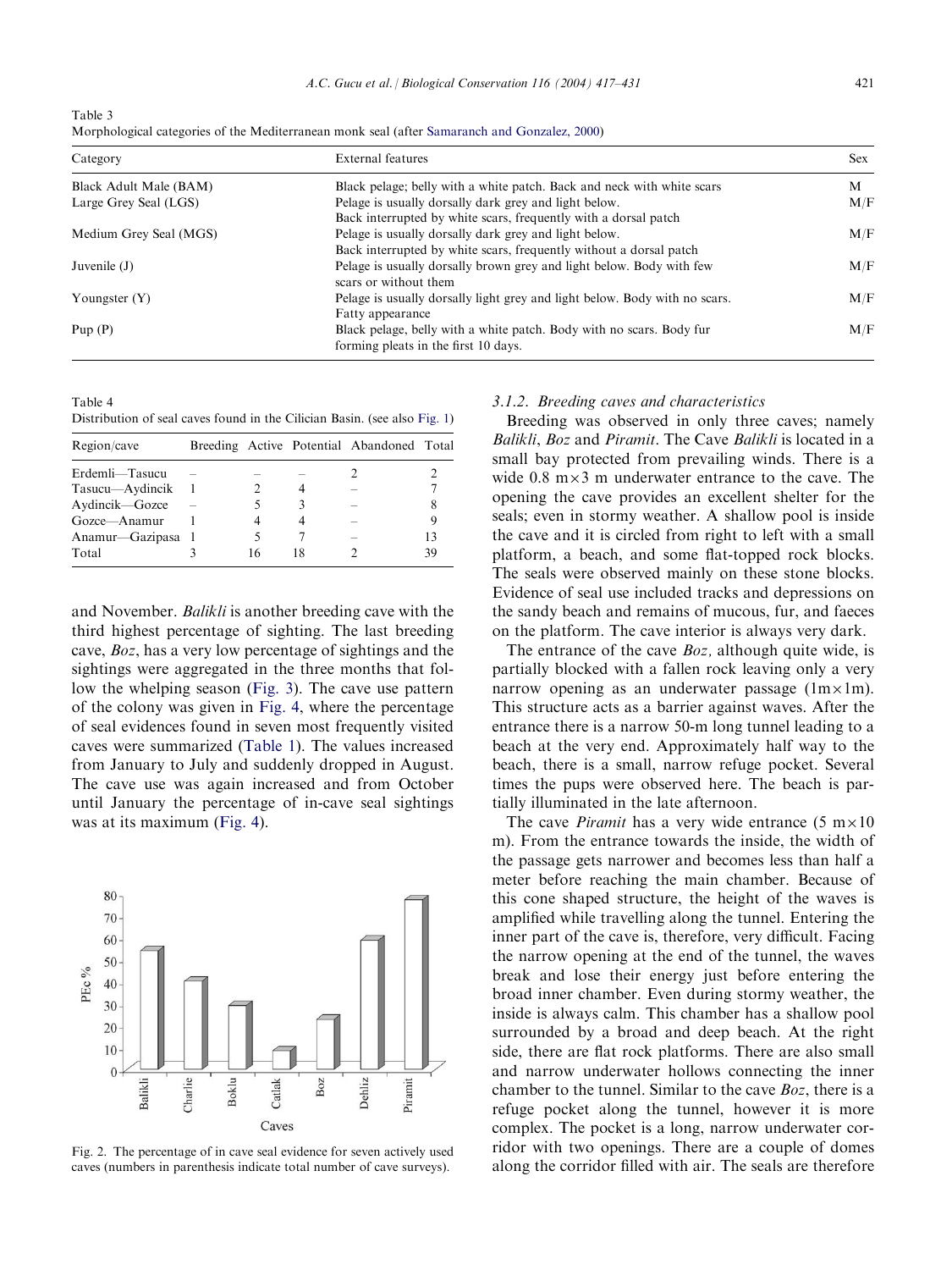<span id="page-5-0"></span>

Fig. 3. Monthly variations of percentage of seal evidences found in most frequently visited caves.

able to breathe inside this pocket. The inner chamber is always dark.

## 3.1.3. Infrared monitors and level of activity in caves

[Table 2](#page-3-0) shows the number of events recorded in the three caves with the infrared monitors. The largest number of events was recorded in Dehliz with the longest period of deployment. The frequency of events recorded by the TrailMaster infrared monitors in Dehliz was plotted against time in [Fig. 5](#page-6-0). Since the transmitters and the receivers were aligned to record the level of activity on the in-cave retreat platforms, each event corresponded to a haul-out. The data showed a regular activity pattern. The period of lowest activity was recorded between 13:00 and 15:00 h. After 15:00 the level of activity increased reaching a peak around 01:00 after midnight. After this peak, the level of activity decreases until 13:00, completing the regular pattern. The only irregularity seemed to be the increased activity between 06:00 and 07:00 during sunrise.



Fig. 4. Monthly percentages of seal evidences found in caves (PEc) per total number of all cave surveys. Percentages given in brackets indicate PEc values of the months when seals were observed in cave Boz.

## 3.1.4. Whelping

Between 1995 and 2001, 11 pups were found in the region ( $\sim$ 2 births per year). [Table 6](#page-6-0) summarises the locations, estimated dates of whelping and the sex of the new born pups. With one exception, in which the pup was found rather late at "*youngster*" stage and therefore the exact birth date could not be precisely estimated, all whelping occurred between August and November.

In 7 out of 11 cases, the pups were found before they moulted the natal fur. The pups were observed to carry the natal fur for almost 6 weeks.

#### 3.2. Monk seal observations out of caves

During the out of cave visual surveys from the established land based vantage point, one or more seals were sighted a total of 61 times (28%). Average group size

Table 5

In-cave seal sightings between March 1995 and October 1999; showing the total number of visits to each cave; the number of times a seal/seals were sighted; the total number of seals sighted; the maximum number of seal sighted at one time (see also [Fig. 1\)](#page-1-0)

| Caves                | $\#$ of visits | $\#$ of sightings | $\Sigma$ seal sighted | Max            |
|----------------------|----------------|-------------------|-----------------------|----------------|
| Balikli <sup>a</sup> | 13             |                   | 8                     | 2              |
| Besparmak            | 4              |                   | $\mathfrak{D}$        |                |
| Soguksu              | 5              |                   |                       |                |
| Charlie              | 11             |                   |                       |                |
| Boklu                | 38             | 11                | 11                    |                |
| Catlak               | 12             |                   |                       |                |
| Boz <sup>a</sup>     | 45             | 10                | 16                    | $\overline{c}$ |
| Dehliz               | 87             | 51                | 73                    | 3              |
| Piramit <sup>a</sup> | 14             | 10                | 16                    | 3              |
| Selale               |                |                   |                       |                |
| Havuz                |                |                   |                       |                |

<sup>a</sup> Indicates breeding cave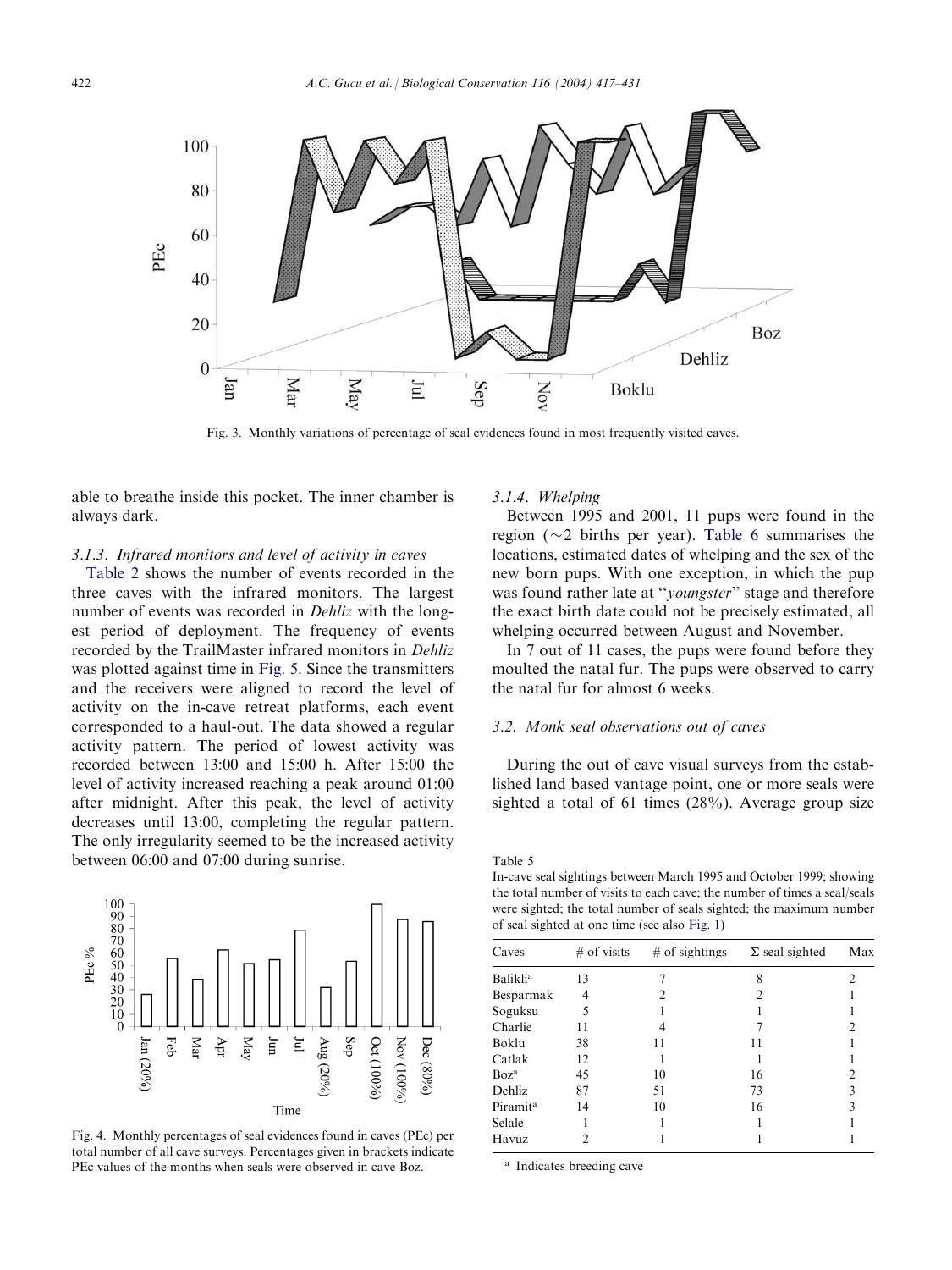<span id="page-6-0"></span>

Fig. 5. Diel variation in the in-cave seal movements recorded in Cave Dehliz.

Table 6 The pups found in the Cilician Basin between 1995 and 2001

| Seal ID  | Sex. | <b>Birth</b> date    | Found on         | Cave    |
|----------|------|----------------------|------------------|---------|
| $I-P1$   | ?    | August-December 1994 | 30 July 95       | Balikli |
| $III-P1$ | F    | August 1996          | 21 Aug 1996      | Boz     |
| $III-P2$ | M    | August-November 1996 | 15 November 1996 | Boz     |
| $III-P3$ | M    | August-November 1996 | 02 December 1996 | Boz     |
| $III-P4$ | M    | November 1997        | 09 November 1997 | Boz     |
| $III-P5$ | F    | October 1999         | 24 October 1999  | Boz     |
| $IV-P1$  | F    | August 1998          | 20 August 1998   | Piramit |
| $IV-P2$  | F    | October.1999         | 23 October 1999  | Piramit |
| $IV-P3$  | M    | August 2000          | 09 November 2000 | Piramit |
| $IV-P5$  | ?    | August 2001          | 29 August 2001   | Piramit |
| $IV-P4$  | ?    | August 2001          | 29 August 2001   | Piramit |

was calculated as 1.7 and maximum sightings at a time were four seal individuals.

The variations in monthly seal sightings are depicted in Fig. 6. The results of seal-watch operations followed a similar trend to those observed in the in cave surveys (PEc in [Fig. 4](#page-5-0)). The lowest sighting per seal-watch (indicated by the columns) was obtained in January,

and increased until December. There was again a remarkable drop starting from September to October but with delay for a month as compared with PEc values. The average number of seals per sighting (indicated by line) showed a sudden increase from April to May. During this month the maximum seals observed in a group (indicated by high–low bars) was the highest. In November and December although the percentage of sighting was at its maximum, the average number of seals in a group was low, indicating that the seals were no longer in large groups. As the averages and the maximum number of seals observed outside (Fig. 6) and inside [\(Fig. 4](#page-5-0)) the caves are compared, grouping was observed a month earlier in the cave.

## 3.3. Preliminary demographic evaluation

#### 3.3.1. Identification of individuals

A total of 25 individuals were identified ([Table 7\)](#page-7-0). According to the estimated ages of the individuals and the categories defined by [Samaranch and Gonzalez](#page-14-0) [\(2000\)](#page-14-0), at the time the studies was accomplished there



Fig. 6. Monthly distributions of the PSo (percentage of seal sighting out side the cave) and average number of seals per sighting; high-low bars indicate minimum and maximum number of seals in a group.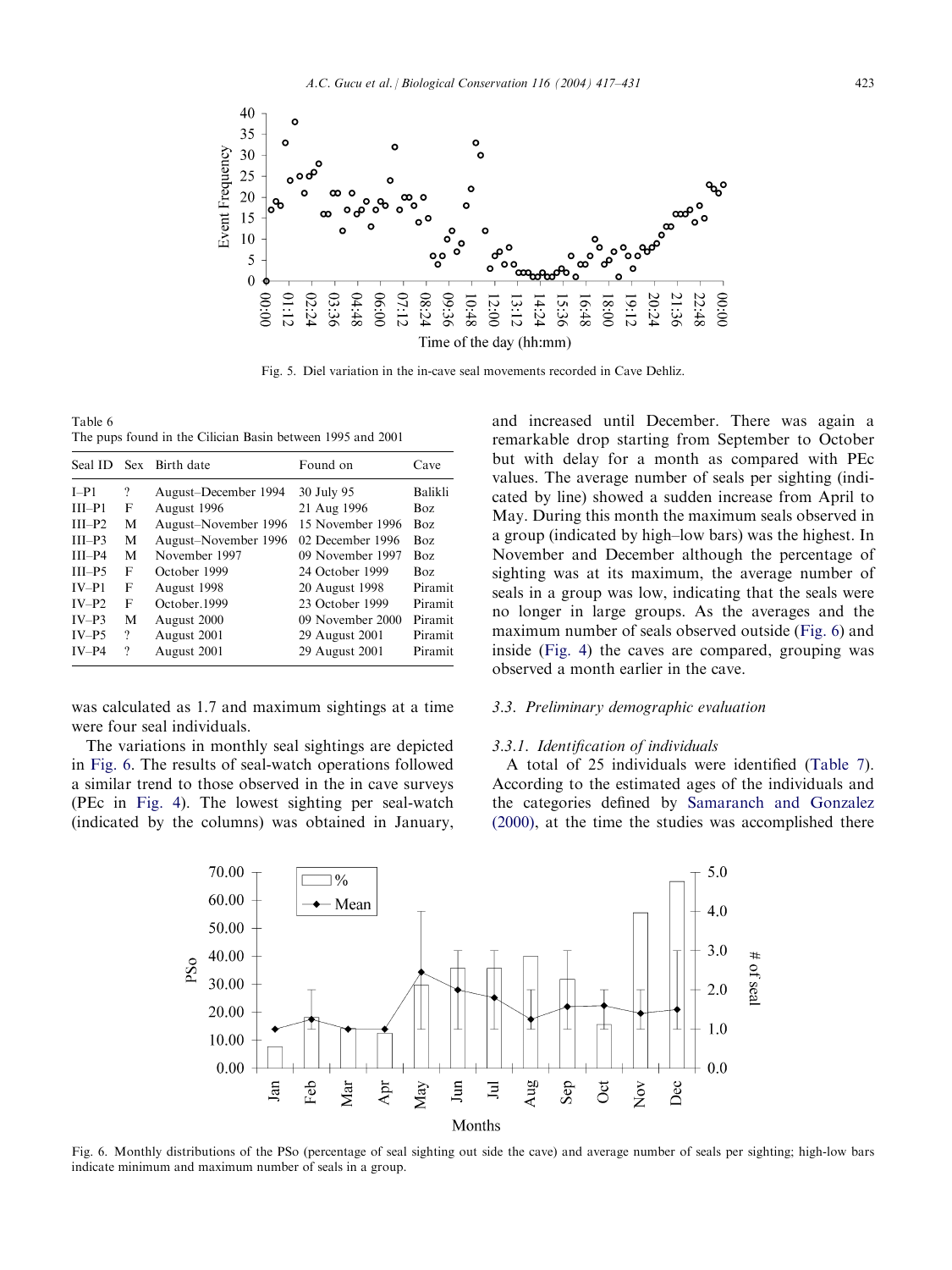<span id="page-7-0"></span>were 4 BAMs, 7 LGSs, 8 MGSs, 3 Js, and 2 Ps in the Cilician colony.

#### 3.3.2. Evaluation of age/sex groups

The chart of the estimated age distribution of the Cilician monk seal colony is given in Fig. 7. The number of mature monk seal achieving sexual maturity at the ages of 7 through 9 are almost absent from the population.

#### 3.3.3. Identification of reproductive sub-groups

The analysis of the observations in relation to the distribution of the monk seals in the Cilician Basin showed formation of sub-groups, selectively using certain caves (see horizontal dark lines in [Table 8\)](#page-8-0). The ranges of the sub-regions were assessed based on the location of these caves. Within each sub-region, the subgroups using the area consisted of a single BAM, one or more adult females, and one or more sub-adults. The solitary seal,  $X - XI$ , was the only exception, observed only for a certain period, travelling singly from the eastern end to the western end of the entire study area. This seal was an older, large animal with grey pelage. Its sex could not be identified since the characteristics used

Table 7

Identified individuals of the Cilician monk seal colony, their sex, category and estimated age

| Seal ID    | Identified on    | <b>Sex</b>               | Categories at<br>first encounter | Age<br>(years) |
|------------|------------------|--------------------------|----------------------------------|----------------|
| $I-M1$     | 16-April-1995    | М                        | <b>BAM</b>                       | 14.7           |
| $I - F1$   | 23-July-1995     | F                        | <b>LGS</b>                       | 13.4           |
| $I-P1$     | 30-July-1995     | $\overline{\cdot}$       | Y                                | 6.6            |
| $II-M1$    | 19-August-1998   | M                        | <b>BAM</b>                       | 11.4           |
| $II-F1$    | 11-October-1997  | $\mathbf{F}$             | <b>LGS</b>                       | 11.2           |
| $II - X1$  | 11-October-1997  | $\overline{\mathcal{L}}$ | J                                | 5.2            |
| $III-M1$   | 10-May-1997      | М                        | <b>BAM</b>                       | 12.6           |
| $III - F1$ | 24-April-1996    | $\mathbf{F}$             | <b>MGS</b>                       | 8.2            |
| $III - F2$ | 04-August-1996   | F                        | LGS                              | 12.4           |
| $III - F3$ | 21-August-1996   | F                        | <b>LGS</b>                       | 12.4           |
| $III - P1$ | 21-August-1996   | $\mathbf{F}$             | P                                | t              |
| $III - P2$ | 15-November-1996 | M                        | J                                | 6.1            |
| III—P3     | 02-December-1996 | M                        | Y                                | 5.2            |
| $III - P4$ | 09-November-1997 | M                        | P                                | 4.1            |
| $III - P5$ | 24-October-1999  | $\mathbf{F}$             | P                                | 2.2            |
| $IV-M1$    | 24-August-1996   | М                        | <b>BAM</b>                       | 13.4           |
| $IV - F1$  | 20-August-1998   | $\mathbf{F}$             | LGS                              | 10.4           |
| $IV - F2$  | 13-March-1999    | F                        | <b>MGS</b>                       | 5.3            |
| $IV-P1$    | 20-August-1998   | F                        | P                                | 3.4            |
| $IV-P2$    | 23-October-1999  | F                        | P                                | 2.2            |
| $IV-P3$    | 09-November-2000 | M                        | Y                                | 1.3            |
| $IV-P4$    | 29-August-2001   | ?                        | P                                | 0.3            |
| $IV-P5$    | 29-August-2001   | $\overline{?}$           | P                                | 0.3            |
| $IV - X1$  | 18-October-1998  | $\overline{\mathcal{L}}$ | J                                | 4.2            |
| $X - X1$   | 10-March-1998    | $\overline{\mathcal{L}}$ | LGS                              | 10.8           |

BAM=Black Adult Male; LGS=Large Grey Seal; MGS=Medium Grey Seal; J = Juvenile;  $Y = Youngster$ ;  $P = Pup$ ;  $>$  = Deceased; ?=Unknown; ages at September 2001;  $\dagger$ =Deceased; ?=Unknown; ages at December 2001.

in the sex determination [\(Table 3\)](#page-4-0) were not present. Each of the sub-regional ranges, the total number of seal individuals using each sub-region and the subgroup category compositions are shown spatially on the site map [\(Fig. 8\)](#page-9-0). There were no recorded monk seal observations in the eastern end of the study site, between Erdemli and Tasucu. The estimated numbers of seals in the sub-groups increase from East to West.

## 4. Discussion

The results from this study of Mediterranean monk seal population has allowed us to characterize their critical habitat, define use patterns, and provide a preliminary demographic evaluation of the found in the Cilician Basin.

# 4.1. Whelping site

In the Cilician Basin, all monk seal pups were born in caves. This finding is consistent with reports of monk seal whelping sites in other parts of the Mediterranean and the Atlantic [\(Sergeant et al.,1978\)](#page-14-0). Recent historical evidence, gathered from local fishermen indicates that monk seals parturition does not occur outside the caves. Some authors [\(Scoullos et al.,1994](#page-14-0)) believe that the monk seal was forced to abandon beach habitat due to harassment, habitat destruction and human disturbance. Similar evidence for other species (e.g., Guadaloupe fur seal, Arctocephalus philippi) indicates that the females retreated from open beaches into caves for reproduction due to intense hunting and disturbance [\(Hubbs,1956\)](#page-13-0). On the other hand the nearest surviving congeneric, the Hawaiian monk seal Monachus schauinslandii still breeds mainly on beaches ([Gilmartin and](#page-13-0) [Eberhardt,1995](#page-13-0)). In the case of the Cilician colony, cave preference for whelping may be due to anthropogenic as well as geographic factors. The Cilician basin is characterised by ruggedness with steep mountains and



Fig. 7. Estimated demographic structure of the seals in the Cilician Basin.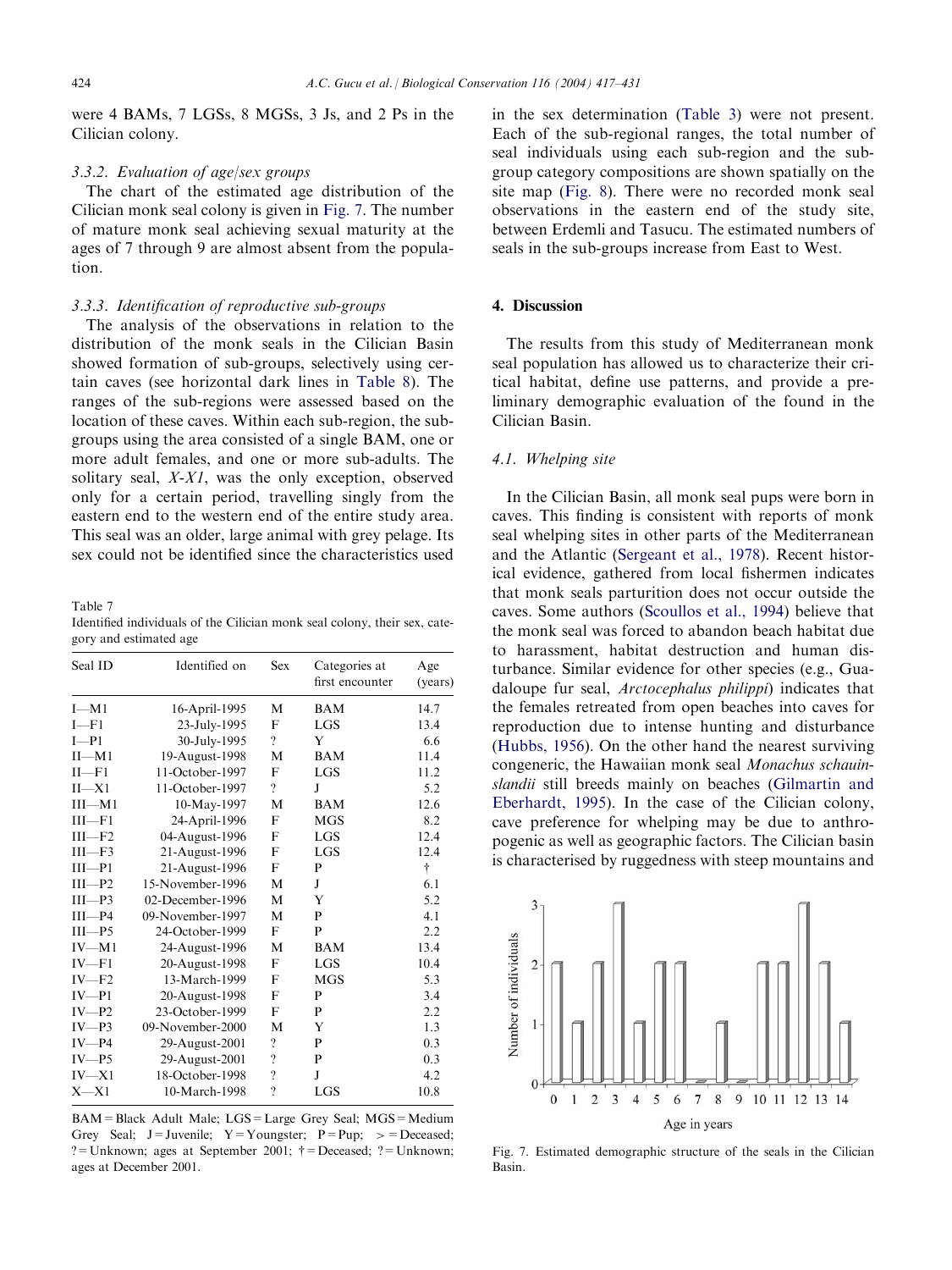<span id="page-8-0"></span>shoreline cliffs plunging into the Mediterranean. Remote and isolated beaches are not common in the region and those that exist have been inhabited by humans for centuries. Thus, in the Cilician coast caves probably have always provided a more suitable whelping and nursing habitat for seals, especially after beaches became heavily used by humans.

#### 4.2. Whelping location

Only three of 39 caves discovered along the Cilician coast were found to be used for whelping and 16 caves were used for hauling-out (active cave). Features common to all breeding caves included: an entrance with a barrier against strong waves; a deep and wide beach located at the very far end; and a shallow pool in front. The cave floor texture also gradually changed seaward from coarse gravel to fine sand. These features seemed to be the distinguishing cave characteristics, which provided a safe and suitable whelping and nursing habitat. Whelping did not occur in all active caves, probably because they lacked a beach and/or a pool inside and protection against storms and strong waves. In active caves, seals only hauled-out and slept on the narrow and flat rock platforms. Furthermore, the presence of a protected pool inside all the breeding caves provided a

Table 8 The active caves and their usage by each of the identified seal (marked by  $X$  sign)

Seal ID / Caves Balikli Besparmak Soguksu Charlie Dehliz Boz Boklu Makale Piramit Havuzlu Selale I- M1  $X$  X  $I - F1$ I- P1 X II-M1  $\frac{X}{X}$  X  $II - X1$  X II- F1  $X$ III-M1  $\overline{X}$   $\overline{X}$ III- F1  $X$   $X$   $X$ III- F1  $X$   $X$   $X$ III- F3  $X$  X X X III- P2  $X \times X \times X$ III- P3  $X \t X \t X$ III- P4  $X \t X \t X$ III- P5  $X \t X$ IV-M1  $\boldsymbol{X}$ IV- P1  $X$ IV- F1 X IV- P1  $X$ IV- P2  $\mathbf{X}$ IV- P3  $X$ IV- P4  $\lambda$ IV- P5  $\chi$ IV-X1  $X$ X- X1 Not sighted within a cave. Observed all along the basin

safe area for neonates to learn how to swim and to keep cool during warm weather conditions.

## 4.3. Seasonal patterns of habitat use

#### 4.3.1. Whelping season

According to birth records all around the Mediterranean Sea, [Sergeant et al. \(1978\)](#page-14-0) previously defined the seasonal range of whelping extending over the months between May and November, with a peak in September and October. Overall, this range gained wide acceptance [\(Scoullos et al.,1994; King,1983; Jacobs and Panou,](#page-14-0) [1988; Dendrinos et al.,2000](#page-14-0)) but could represent regional differences. [Gazo et al. \(1999\)](#page-13-0) reported the lack of well defined whelping period for the monk seals in the Atlantic, western Sahara Mauritania and suggested the lack of variability was due to stable environmental conditions and constant food availability.

Eleven monk seal pups have been born in the Cilician Basin between 1994 and 2001. All births were recorded between August and November ([Table 6\)](#page-6-0). The information presented here, although based on statistically very small sample size and need further continued monitoring to detect possible regional differences, encouraged us to postulate that Cilician colony has a definite and a relatively confined whelping season when

Seal names in underlined bold indicate BAMs and the names in Italic represent female LGSs. The horizontal dark lines indicate presumed subgroups and vertical dark lines show sub-regions.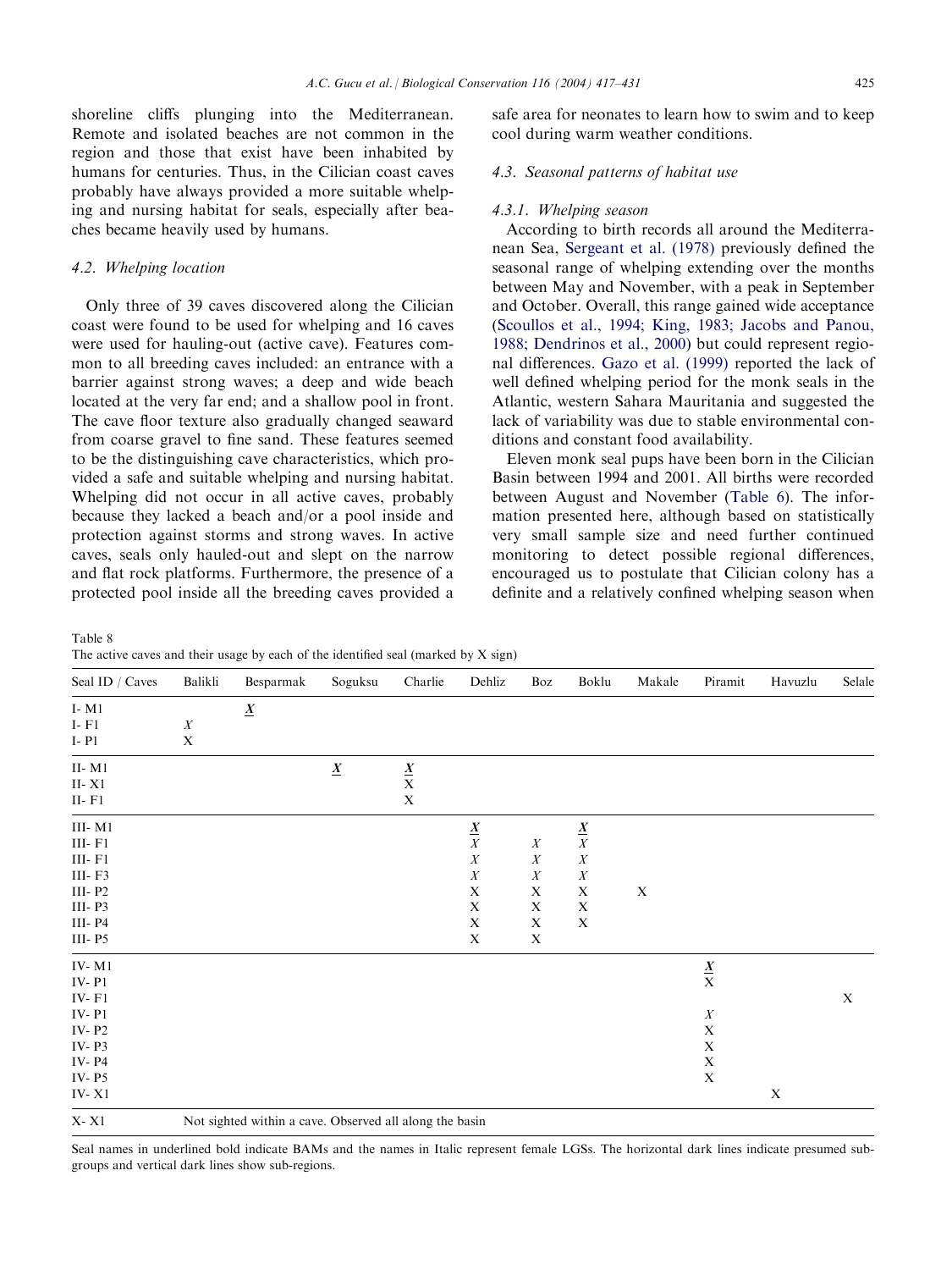<span id="page-9-0"></span>compared with the rest of the Mediterranean and especially to the Atlantic populations. Based on larger sample size [Dendrinos et al. \(2000\),](#page-13-0) reported more protracted whelping season in North Sporades (July– December).

A more confined seasonal range was observed for the colony inhabiting the Mediterranean coast of Turkey. [Mursaloglu \(1991\)](#page-14-0) reported two births, from the Turkish coast of the Central Aegean: a male in October 1980 and a female in September 1981. Four other births were reported from the same area: three were in October 1997,1998,2000 and one in November 1999 [\(Guclusoy](#page-13-0) [and Savas,1997; Guclusoy,2000; Guclusoy and Kence,](#page-13-0) [2001; Veryeri et al.,2001\)](#page-13-0). There are no additional records of births outside this four-month range.

The seasonal occurrence of whelping in the Cilician colony may be associated with variations in environmental factors, which optimise survival of offspring. The timing and duration of pinniped reproduction is likely constrained by key environmental factors such food and temperature (Riedman, 1990, Goldsworthy [and Slaughnessy,1994,Gazo et al.,1999\)](#page-14-0). The Cilician Basin exhibits noticeable seasonal changes both in water/ambient air temperatures (Gucu, 1987) and in food availability with a coincident maximum in the breeding season of the colony ([Bingel,1987](#page-13-0)).

#### 4.3.2. Seasonal cave use

In August and September, while the in-cave seal sightings dropped remarkably  $(Fig. 4)$  $(Fig. 4)$ , the out of cave seal sightings were quite frequent [\(Fig. 6\)](#page-6-0). In many phocid species, breeding females that haul-out on land are known to feed very little during lactation, while expending tremendous amounts of energy nursing their pups. These animals depend on their fat stores and feed intensively before the start of reproduction [\(Riedman,](#page-14-0) [1990\)](#page-14-0). The results of the Cilician colony study indicated increased out of cave activity before the whelping season probably linked to an intensive feeding attempt by the females in order to store energy during the prenatal period.

In October, which coincides with the whelping season, the above situation was reversed; the in-cave sightings reached a peak while the out of cave seal sightings decreased. For the following three months the number of in-cave sightings was associated with whelping and the period of maternal care. It was not determined in this study if post-parturient females fast during lactation,and for how long before they begin alternating nursing with feeding trips. Monk seal females at the Cap Blanc colony start alternating feeding and nursing behaviour a few days after birth for over four months [\(Gazo et al.,2000](#page-13-0)). In the Aegean, [Mursaloglu \(1984\)](#page-13-0)



Fig. 8. Distribution of the seals along the Cilician Basin with the arbitrary ranges of the sub-regions, the total number of seal individuals using each sub-region and the sub-group category compositions. The data presented on the bottom right corner summarises the total numbers of seals in each category.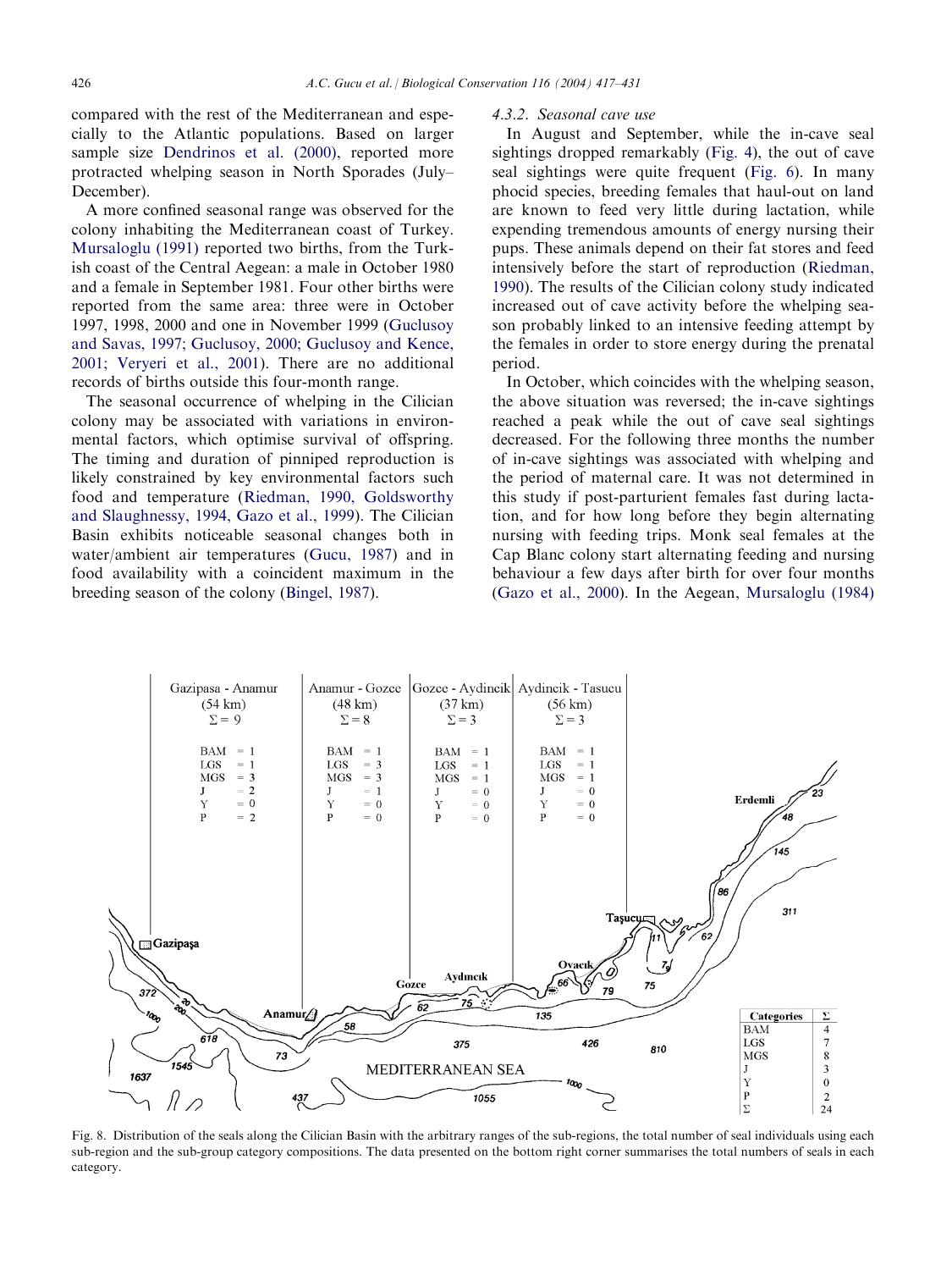observed the mother starting to leave the cave for short diurnal feeding trips only after the second week.

The following months of November and December are when the season starts to turn into winter. The prevailing winds gradually change direction from the summer Westerlies into the winter Easterlies. The change in the wind direction does not affect two of the active breeding caves, namely Balikli and Piramit, with southfacing entrances. However the third one, Boz is affected due to its location on the eastern side of a cape. During the summer it is sheltered against the Westerly winds, but by the end of the whelping season its entrance becomes extremely exposed to the winter Easterlies. Cave survey results indicated that compared with the other two breeding caves, Boz seemed to be used mostly during the three months of the whelping season. At other times, seals were rarely observed in this cave [\(Fig. 3\)](#page-5-0). It appeared that when the environmental variations disturbed the nursing habitat, the mother and the pup abandoned the breeding cave and moved to Dehliz. This cave is located 10 km on the other side of the cape and is sheltered throughout the year. In Dehliz, high percentages of seal sighting were recorded all year round. Thus, the movement by the mother and her pup into a more sheltered cave was confirmed with the direct in-cave observations and explained why  $Boz$ , though being a breeding cave reflected very low percentages of seal sighting; even lower than the adjacent non-breeding cave, Dehliz [\(Fig. 3](#page-5-0)).

In winter between January and February, during heavy weather and storms, the number of seal sightings both inside and outside the cave dropped considerably [\(Figs. 4 and 6](#page-5-0)). This was primarily due to high waves making the recognition of the seals by the observer difficult during the seal-watch operations. Similarly, harsh sea conditions did not permit cave surveys.

Between March and May, seals were observed in groups of up to four individuals, consisting of the new youngster, its mother and other juveniles of different ages. From time to time, other seals, mostly a MGS, joined the group. During this period, the group was continuously monitored with infrared monitors and was observed to leave the cave after sunrise and return before sunset ([Fig. 5\)](#page-6-0). Former studies on the diel rhythm of the monk seals failed to present a consistent pattern. [Sergeant et al. \(1978\),](#page-14-0) based on field observations made by himself and Moroccan fisherman, reported high activity in early morning and in the evening. Other direct and indirect in-cave observations on a single male in the Ithaca channel, however, presented an irregular pattern of activity [\(Hiby et al.,1987; Panou et](#page-13-0) [al.,1993\). Mursaloglu \(1984\)](#page-13-0) reported lactating seal regularly left the cave once in the morning and once after 13:00, and sometimes at twilight returning at dusk, during the nursing period. Compared with these former investigations, the present study of the Cilician colony presents a more comprehensive investigation in terms of the number of seal individuals involved, the number of caves studied, and the extent of study time. Therefore, the results may be a better presentation of the monk seal's behaviour and for the Cilician seal colony showed diurnal activity pattern.

#### 4.4. Age/sex structure and habitat partitioning

Repeatedly observing identified seals in certain locations, and in certain groups, indicated possible habitat partitioning (sub-regions) and sub-grouping amongst the monk seals in the Cilician Basin. Depicted in [Table 8](#page-8-0) and [Fig. 8](#page-9-0), there were four sub-regions in the area. The boundaries of these sub-regions were arbitrary and usually the margins coincided with heavily urbanised fragments of shore, like Anamur and Gozce. With one exception (Gozce–Aydincik), a breeding cave as well as one or more active caves were confirmed in each subregion. Although lacking sufficient evidence, the occurrence of an entangled pup in 1994 ([Yediler and Gucu,](#page-14-0) [1997\)](#page-14-0), a possibly pregnant female and repeated observations of an adult male indicated the cave Charlie may be used for whelping.

The estimated home ranges of adult males, although arbitrary, varied between 37 and 56 km. These agreed with the 40 km home range for the Yalikavak group in the Aegean Sea proposed by Berkes et al. (1979). Within the range of a single adult male, the rest of the individuals tend to gather into small and separate groups. Each group was then observed using only certain caves within each of the sub-regions. This sub-group structure (a single adult male with one or more reproductive females using selectively the same caves) may resemble a form of polygyny. Although this is the first study questioning the possibility of a polygynous social system in the Mediterranean Monk Seal, it is a known phenomenon in other pinnipeds ([Riedman,1990\)](#page-14-0). The majority of the data used to define subgroups came from cave surveys. Although members of the sub-groups classified in [Fig. 8](#page-9-0) and [Table 8](#page-8-0) never observed outside their respective sub-regions, there were no further evidences to claim that the sub-groups were rigidly segregated and that they never moved into the neighbouring subregions along the coastline.

Habitat partitioning by sub-groups exclusively using certain caves, the presence of home ranges for each of the BAMs, and the presence of a single BAM per social group were indicators of territorial behaviour. It is known that territories are generally formed for three reasons; foraging, mating and resting site (Odum, 1971). Also, a home range may become geographically identical to a territory at some part of the year, commonly during or prior to breeding with an important spacing role in many vertebrates [\(Colinvaux,1993](#page-13-0)). In the Mediterranean monk seal foraging and mating are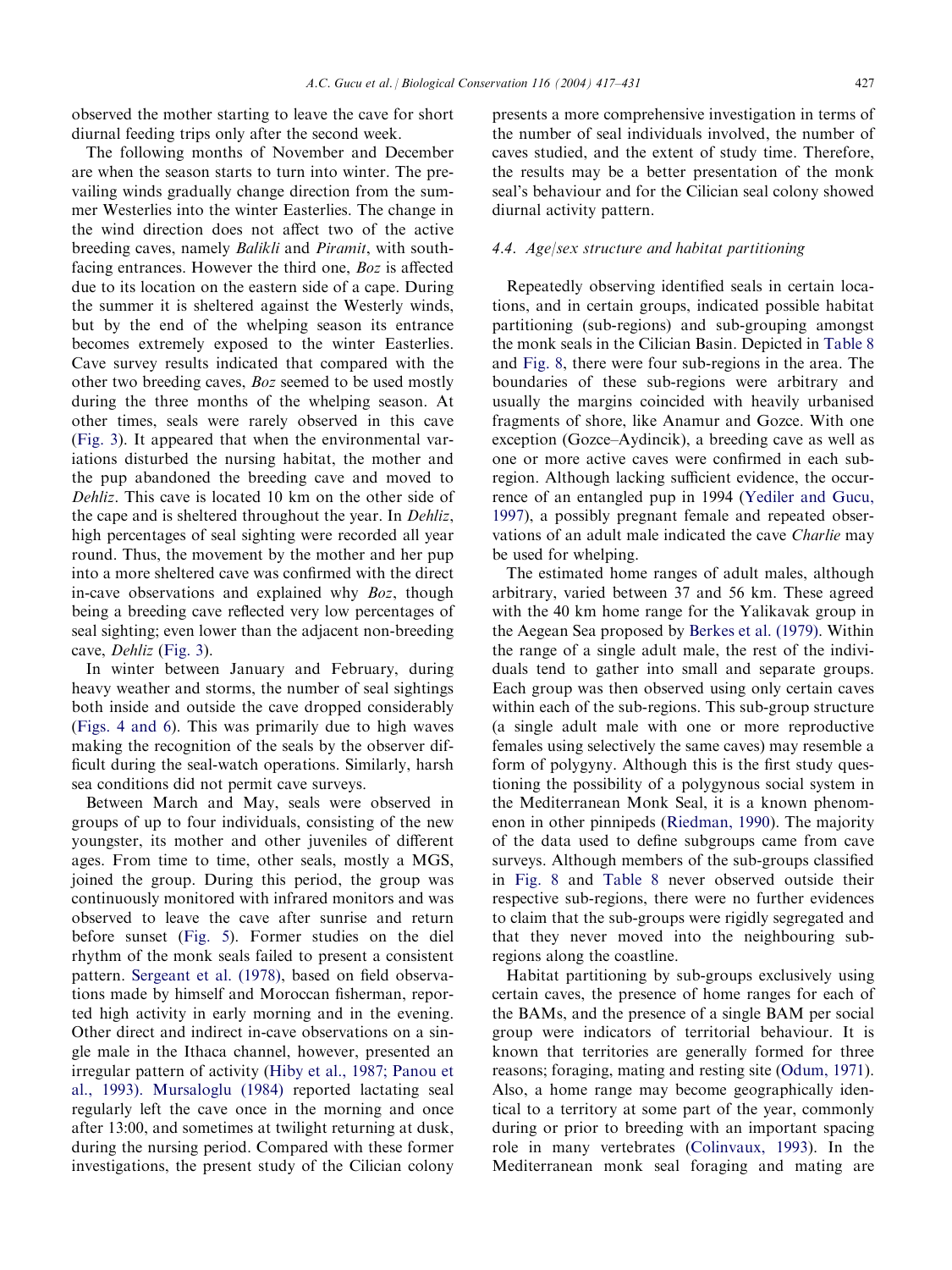aquatic while parturition is terrestrial. Although, aquatic territories by adult males were reported earlier for the Cap Blanc colony (Pastor et al., 1998), no supporting evidence, such as defence behaviour, of territories at sea was observed or reported during the study in the Cilician Basin. In Cap Blanc population, large groups containing several adult males, share a single cave where whelping takes place representing rather different incave behaviour. In the Cilician Basin, although the coast is karstic limestone and suitable for cave formation (Anon., 2000), as compared with Cab Blanc, the caves suitable for breeding (see above) are few and the existing ones are not large enough to hold more than one or two females. It, therefore, seemed that the number and size of suitable caves were limiting factors for reproduction success. The major reason for the formation of sub-regions used by discrete sub-groups was for the breeding site.

## 4.5. A colony in decline

Whelping was uninterruptedly observed every year throughout the study period. Therefore it is evident that there is no risk on viability of the colony. The calculated demographic structure presented in [Fig. 7](#page-7-0), however, illustrates an abnormal pattern with a few missing year-classes. Absence of 7 and 9 year classes in the colony may indicate a possible stress on the colony which ceased reproduction just before the onset of this study.

Estimated annual birth rate of the Capo Blanco colony ranged from 0.30 to 0.43 ([Gazo et al.,1999](#page-13-0)). The authors noted that, compared to the other pinniped populations, Mediterranean monk seal represent extremely low birth rate. Since 1994,11 pups were found in the present study. As the demographic structure of the Cilician colony is considered [\(Fig. 8](#page-9-0)) there are at least six sexually matured females. Thus, overall, annual birth rate is 0.23. This value is remarkably lower than the range given for the Capo Blanco colony, indicating that the factor(s) decreasing reproductive capability of the Cilician colony still exits. Low natality rate may be an intrinsic property of the species, however comparison of these two studies gives an impression that colonies with larger size have higher birth rates.

In 1994, six seals, including three BAM were found dead in the Cilician Basin [\(Yediler and Gucu,1997\)](#page-14-0). With this significant loss (32%) from in such a small sized colony, Allee (*underpopulation*) Effect which occurs when densities become so low that it is difficult for individuals to interact in some essential ways, may perhaps come into being ([Kokko and Sutherland,2001\)](#page-13-0). The per capita birth rate may possibly decline at low densities because of distorted sex ratios and the increased difficulty of finding a mate. Polygynous and territorial male behaviour, observed in the colony may intensify the consequences of Allee Effect. Loss of a dominant male of a subgroup leads to overall failure of breeding in the respective group.

External environmental and other anthropogenic forces may also be responsible of low birth rate. [Israels](#page-13-0) [\(1992\)](#page-13-0) underlines two major threats that may reduce monk seal reproduction: pollution and lack of food. Pollutants, which may adversely affect reproductive success, such as heavy metals, PAH, and PCB's and insecticides, were not found in high concentration in the region [\(Kideys and Salihoglu,1988; Kideys and](#page-13-0) [Unsal,1988; Yilmaz et al.,1991;Yediler et al.,1993\)](#page-13-0). However, [Kompanje et al.,\(2000\)](#page-13-0) called attention to evidence of chronic lack of food in seals in the Aegean Sea. The increase in the industrial fishing power in the Cilician Basin and the subsequent reduction in the total catch of main target species is in an alarming level [\(Gucu and Erkan,1999\)](#page-13-0). The lack of food may therefore be linked to low reproduction rate and should be seriously considered as a threat to the survival of the colony.

# 5. Recommendations on Cilician Basin conservation strategy plan

Using the sparse but only data available on the habitat use and preliminary demographic evaluation of the Cilician Basin monk seal colony, the following high priority management and research needs for the conservation of the species were recommended.

In the Basin, consistent with monk seal behaviour in other parts of the Mediterranean, whelping occurred strictly in caves. Caves suitable for this purpose seemed to have distinct characteristics that separated them from other types. They are, therefore, very rare and in the study area, amongst 39 caves discovered, only three were used for whelping. It was also observed that detected home ranges of Black Adult Males (BAM) included at least one of these breeding caves in its territory, which was selectively used by his respective subgroup. This finding enhanced the significant role of the breeding caves, especially in effecting the distribution and the reproductive sub-grouping of the colony. Therefore, spatial distribution of these caves was thought to be an essential guide for the selection of high priority areas that are in need of strict habitat protection.

Furthermore, from six pups born in a colony adjacent to the Cilician, four died due to entanglement and one was rescued from the net (Guclusoy, personal communication). All the incidences were in front of or in the very near vicinity of breeding caves and indicated that the main cause of pup mortality in regions under heavy fishing pressure is incidental catch due to entanglement in fishing gear. Vulnerability to any form of human disturbance was especially heightened during the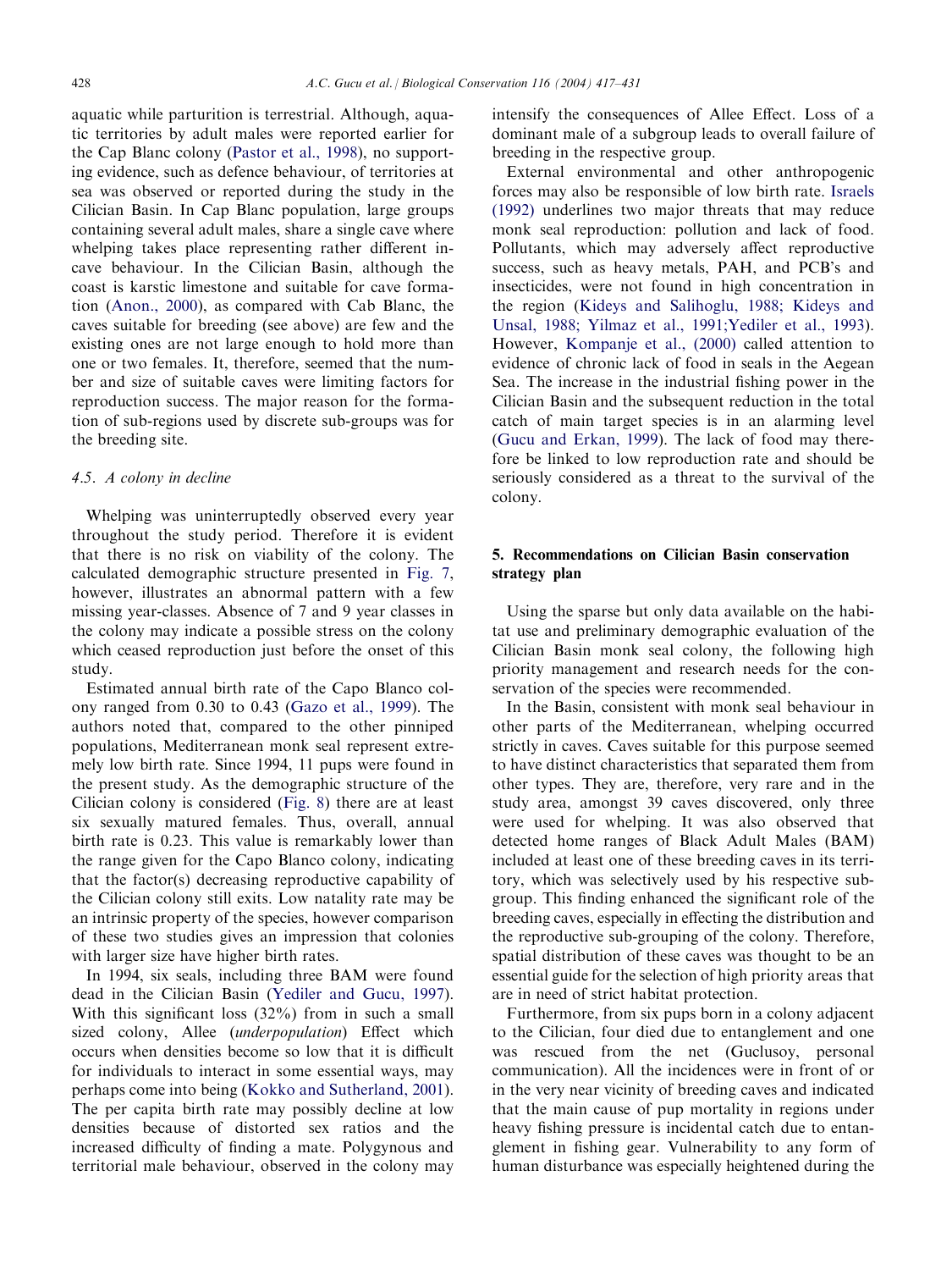first 6 months following birth. In these months, small groups were formed in and around the breeding cave where exploration, development of foraging skills and social bonding of pups and youngsters occur. Thus, emphasising the need for the development of protected areas especially in front of the caves to avoid the risk of entanglement to fishing gear. It is evident that protecting breeding caves as well as their respective coastal waters, not only during the whelping season but also during the following period of pup development throughout the year,is of primary importance for the survival of the species.

Fish stocks depleted as a consequence on heavy fishing pressure in another threat to the seals. It is also known that as food resource decline both in quantity and quality, the seals are forced to become more opportunist and feed on trapped fish from gill nets (Cebrian et al., 1990; Salman et al., 2001). Hence, the risk of getting entangled in a fish net and the enmity between seals and the owners of the fish net intensifies.

If no protective measures are taken, the further consequences of this decline on the survival of the monk seal species could be threefold. It would threaten them directly through decreased breeding success and through starvation, and also indirectly through deliberate killings by local fishermen who depend on the same resource. Thus, in addition to selecting special sites for habitat protection, a resource management plan aiming to secure food availability and sustainable fish stock use by artisanal fishermen are essential for an ecosystem based approach.

In guidance of the data collected on the biology of the Cilician monk seal colony, a Marine Protected Area, with two different zones, encompassing a number of small core zones is recommended. One of the main objectives of the Protected Area is to ensure successful reproduction. Therefore, the position and the number of breeding caves used by the seals should guide the selection/assignment of location and the number of core zones. This core zone $(s)$ , as also recommended by Berkes et al., (1979), should be an area where all uses and human activities, especially gill net fishery, should be banned. Since the major cause of pup mortality is incidental catch by fishing nets, exclusively by those set at the bottom, the offshore limit of this zone should be based on the diving ranges of 0 to 1 year old seals to significantly reduce the risk of their entanglement. Therefore further studies are needed on diving behaviour of pup and youngsters.

As a possible threat to breeding success, lack of food should not be overlooked. Reducing the existing fisheries pressure on the feeding ground of the seals and securing their food resources is of great importance for the survival of the species. In addition to the core zone, fishery regulation zone covering the entire extent of the sub-regions is therefore recommended.

#### 6. Conclusion

Considering that the best estimate of the Mediterranean monk seal population size is a figure not more than  $400-500$  individuals in the world, the successfully breeding colony living along the Cilician Basin is highly important for the survival of this species. The whelping occurred throughout the study indicated that the breeding season is confined to the period between August and November. The results also presented a polygynous and territorial behaviour, adult males partitioning the suitable breeding caves which have peculiar characteristics and very rare. In this study, therefore the most important factor threatening the fate of the colony was found to be the number of suitable breeding caves along the coast that still remained undisturbed from human intervention.

The monk seal is an indicator species that reflects the plight of the Mediterranean Sea. Recovering the monk seal and protecting resources critical for its survival such as the fish stocks requires an ecosystem approach toward conservation management.

Based on the results, a Marine Protected Area is recommended for the conservation of the Mediterranean monk seal in the Cilician basin. Breeding caves and their respective coastal waters are designated core zones of habitat protection in which all human uses should be prohibited.

In a modern era where co-existence of man and monk seal is almost impossible, the fate of the Cilician monk seal colony depends largely on how much of the Mediterranean we are able to reserve for their exclusive use.

#### Acknowledgements

This work would have never been completed without the financial support of the following organisations over the years; WWF (World Wide Fund for Nature) International, United Nations Development Programme (UNDP), The Royal Netherlands Embassy, Office of the Counselor for Agriculture, Nature Management and Fisheries, Turkiye Is Bankasi, The PADI Foundation (USA), The Scientific and Technical Research Council of Turkey (TUBITAK). We are indebted to Dr. Ayfer Yediler and Dr. Luigi Guarrera for their invaluable contribution and their effort in the initiation of the project. We would also like to express our heartfelt gratitude to the many people who have helped us along the way, but especially to those who volunteered with us in the field, to the intern students and to many graduate students from the Middle East Technical University, Institute of Marine Sciences, in particular to Funda Erkan. We are also indebted to Ferit Gure and Ufuk Sarac and the members of the Underwater Research Society, the Monk Seal Research Group, specifically to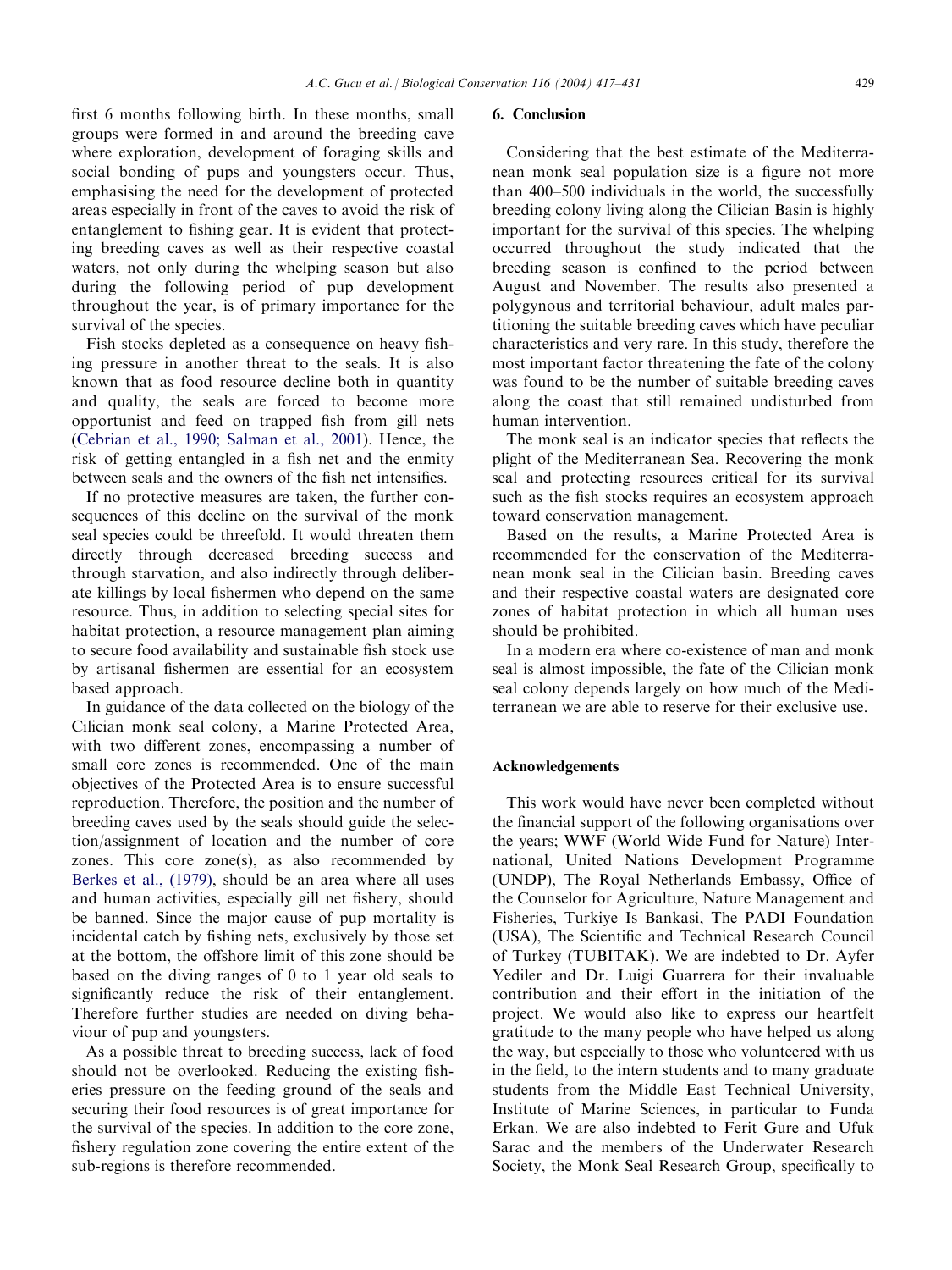<span id="page-13-0"></span>Ahmet Bolat, Yalcin Savas for their invaluable efforts throughout the study. We would like to thank to Dr. R. A. Griffiths from the University of Kent, Durrell Institute of Conservation and Ecology, and to Dr. P.J.H. van Bree from the University of Amsterdam, Institute for Taxonomic Zoology/Zoology Museum for the valuable critics on the manuscript. Also to Rebecca and William Boyd-Wallis for the linguistic corrections. Finally, our greatest gratitude goes to the Mediterranean monk seals of the Cilician coast that endure the human hostility up until this era and by their very existence, encourage us to believe we still have hope to reverse the plight of the Mediterranean Sea back to its healthy state.

#### **References**

- Anon., 2000. Karst 2000 Guide Book, Hacettepe University International Research and Application Centre for Karst Water Resources.
- Berkes, F., Anat, A., Esenel, H., Kislalioglu, M., 1979. Distribution and ecology of Monachus monachus on Turkish coasts. In: Ronald, K., Duguy, R. (Eds.), Mediterranean Monk Seal. Pergamon Press, England, pp. 113–127.
- Bingel, F., 1987. Quantitative analysis of the coastal artisanal fishery in the eastern Mediterranean, Unpublished report to Turkish Ministry of Agriculture and Rural Affairs (in Turkish).
- Cebrian,D.,Fatsea,H.,Mitilincou,C.,1990. Some Data on Biometry and Stomach Content of a Mediterranean Monk Seal Found in Santorini Island (Greece) Rapports et Proces-Verbaux des Reunions Commission Internationale pour L'Exploration Scientifique de la Mer Mediterranee. .
- Colinvaux, P., 1983. Ecology 2. John Wiley & Sons, New York.
- Dendrinos, P., Kotomatas, S., Tounta, E., 1996. Monk Seal Pup Production in the National Marine Park of Alonissos—N. Sporades. International Zoological Congress of the Hellenic Zoological Society, Athens, Greece.
- Dendrinos, P., Tounta, E., Kotomatas, S., 2000. A field method for age estimation of Mediterranean monks seal pups. The Monachus Guardian 3 (2), 72-74.
- Gazo, M., Aparicio, F., Cedenilla, M.A., Layna, F.J., Gonzalez, L.M., 2000. Pup survival in the Mediterranean monk seal (Monachus monachus) colony at Cabo Blanco Peninsula (Western Sahara-Mauritania). Marine Mammal Science 16 (1), 158-168.
- Gazo,M.,Layna,J.F.,Aparicio,F.,Cedenilla,M.A.,Gonzalez, L.M., Aguilar, A., 1999. Pupping season, perinatal sex ratio and natality rates of the Mediterranean monk seal (Monachus monachus) from the Cabo Blanco colony. Journal of Zoology London 249, 393–401.
- Gilmartin, W.G., Eberhardt, L.L., 1995. Status of the Hawaiian monk seal (Monachus schauinslandi) population. Canadian Journal of Zoology 73,1185–1190.
- Goldsworthy, S.D., Slaughnessy, P.D., 1994. Breeding Biology and haul-out of the New Zealand fur seal. Arctocephalus forsterii at Cape Gantheaume. South Australia Wildlife Research 21,365–376.
- Guclusoy,H.,2000. Pup drowns on Karaburun. The Monachus Guardian. International Marine Mammal Association Inc. Guelph, Ontario, Canada Available:http://monachus.org/mguard05/05mednex.htm#Turkey.
- Guclusoy,H.,Kence,A.,2001. Foca OCKA'nda Akdeniz foku koruma calismalarinin verimliliginin degerlendirilmesi. In: Özhan, E., Yuksel, Y., (Eds.), Turkiye'nin Kiyi ve Deniz Alanlari III. Ulusal

Konferenasi,Turkiye Kiyilari 01 Konferenasi Kitabi; 26-29 Haziran 2001; Ystanbul, pp.345–355.

- Guclusoy, H., Savas, Y., 1997. The Current status of the Mediterranean monk seal Monachus monachus (Hermann,1779) in Foca Protected Area, Turkey. In: Özhan, E., (Ed.), Proceedings of the Third International Conference on the Mediterranean Coastal Environment, MEDCOAST. 11-14 November 1997. Qawra, Malta, pp.51–59.
- Gucu,A.C.,1987. Zooplankton Dynamics in the Northern Cilician Basin. Composition and Time Series. MSc thesis Middle East Technical University, Institute of Marine Sciences. Erdemli, Icel, Turkey.
- Gucu, A.C., Erkan, F., 1999. Preliminary survey report of the monitoring project on the recovery rate of a once deteriorated ecosystem recently designated as a protected area—Phase I. Detrimental Effects Of Trawl Fishery On The Fish Stocks On A Narrow Continental Shelf. Unpublished report to Turkish Ministry of Agriculture and Rural Affairs (in Turkish).
- Harwood, J., Lavigne, D., Reijnders, P., 1998. Workshop on the causes and consequences of the 1997 mass mortality of Mediterranean monk seals in the western Sahara Amsterdam 11–14 December 1997. IBN Scientific Contributions 11, 1-32.
- Hiby, A.R., Panou, A., Jeffery, J.S., Parkes, R., Arapis, T., 1987. Results of surveys in Kefalonia and Techniques for monitoring abundance. In: Harwood, J. (Ed.), Population Biology of the Mediterranean monk seal in Greece. Natural Environmental Research Council, Sea Mammal Research Unit, Cambridge, England, pp. 19– 39.
- HSSPMS. Continuation of the monitoring of the monk seals in the National Marine Park of the Northern Sporades,1995. Final report for the European Commission Project 4-3010 (92), 7829.
- Hubbs, C.L., 1956. Back from oblivion. Guadalupe fur seal: Still a living species. Pacific Discovery 9 (6),14–21.
- Israels,L.D.E.,1992. Thirty years of Mediterranean monk seal protection, a review. Nederlandsche Commissie voor internationale natuurbescherming. Mededelingen 28,1–65.
- IUCN/UNEP,1998. The Mediterranean monk seal. In: Reinjders, P.J.H., de Visscher, M.N., Ries, E., (Eds.). IUCN, Gland, Switzerland, 59p.
- Jacobs, J., Panou, A., 1988. Conservation of the Mediterranean monk seal, Monachus monachus, in Kefalonia, Ithaca and Lefkada Isl., Ionian Sea, Greece, Report to the Insitut Royale des Siences Naturelles de Belgique, Project A.C.E. 6611/28.
- Kideys, A.E., Salihoglu, I., 1988. Polychlorinated biphenyls in the sea water off Erdemli- Cilician Basin Rapports. Commission Internationale pour L'Exploration Scientifique de la Mer Mediterranee, Monaco 31 (2), 142.
- Kideys, A. E., Unsal, M., 1988. Seasonality of PCBs in plankton off Erdemli, North-eastern Mediterranean. Environmental Sciences and Technologies Conference. 5–9 June 1988, Izmir-Turkey.
- King, J.E., 1983. Seals of the world. British Museum (Natural History), London.
- Kokko, H., Sutherland, W.J., 2001. Ecological traps in changing environments: Ecological and evolutionary consequences of a behaviourally mediated Allee effect. Evolutionary Ecology Research 3,537–551.
- Kompanje, E.J.O., Guclusoy, H., van Bree, P.J.H., 2000. Insufficient calcium intake as a possible cause of osteoporosis in an adult female monk seal Monachus monachus from Cesme, Turkey. The Monachus Guardian 3 (1),27–28.
- Marchessaux, D., Muller, N., 1985. Le Phoque Moine, (Monachus monachus): Distribution, Status et biologie sur la Cote Saharienne. Parc National de Port Cros.
- Marchessaux, D., 1989. The Biology, Status and Conservation of the Monk Seal, Monachus monachus. Final Report to the Council of Europe. Nature and Environment Series 41. Strasbourg.
- Mursaloglu,B.,1984. The survival of Mediterranean monk seal